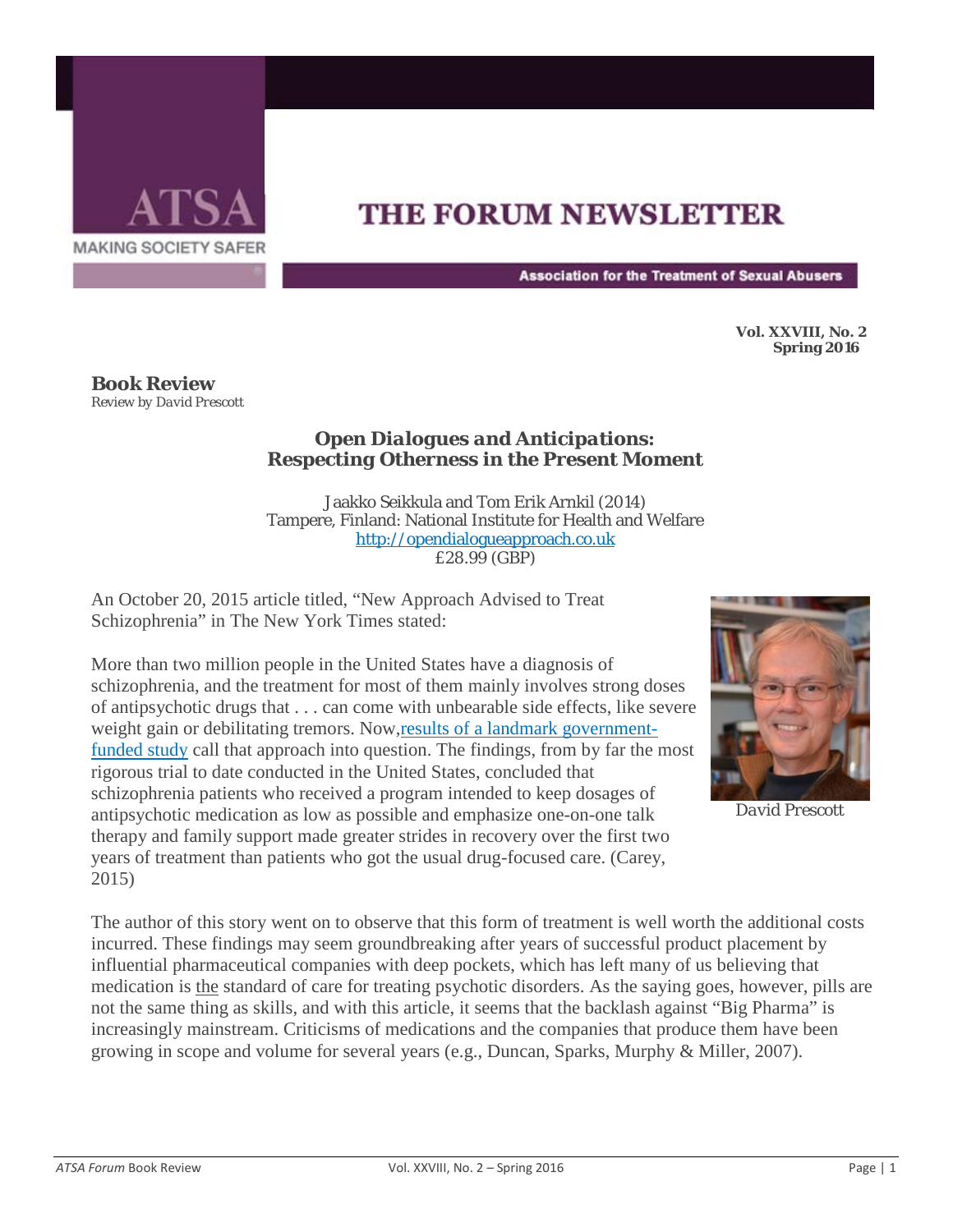

It's encouraging to see high-quality research finally addressing this most vital problem. However, there are many therapists who would respond that the recent findings are no surprise. After all, ensuring a solid working alliance is, itself, an excellent form of evidence-based practice, and as the lead author of this volume has found in at least one randomized clinical trial, using practicebased evidence can be effective (Seikkula, Aaltonen, Kalla, et al., 2013).

Indeed, Jaakko Seikkula and his team in Tornio (Western Lapland), Finland, established this type of approach (i.e. talk therapy, family involvement, minimal medication wherever possible and primarily only at the start of treatment) many years ago, and has published many impressive scientific papers on it. Known as Open Dialogues, it is essentially a collection of

principles and a philosophy of care that involves encouraging completely open dialogue among members of the treatment team, the individual, and his or her family and social network.

What relevance does this have for ATSA members? First, establishing an open dialogue as described in this volume (and elsewhere, cf. Miller & Rollnick, 2012; Prescott & Miller, 2015) is not nearly as easy as it may seem. Just consider the subtitle: "Respecting otherness in the present moment." This can challenge the sensibilities and impulse control of most professionals in our field, who work hard to accept the person who has abused even as they (we) don't accept the abuse itself. What Seikkula and his colleagues are talking about, however, goes further than simply being patient with those who have harmed others; they are talking about ensuring that everyone at the table is heard, understood, and respected, no matter how unwell they may seem in the moment. Just as important, they emphasize the effect of meaningfully demonstrating their respect, over and above the actual respect. Consider this example from a recent supervision session:

- Supervisor: *Your client's feedback is that you need to support him more as an independent and autonomous person. How can you affirm his drive to be independent while not colluding with the harmful ways he has gone about establishing his independence? (i.e. abuse).*
- Clinician: *Well, I think a lot of that is implied in the structure and activities of our program. We do a lot of activities that emphasize independence, and praise them when they do these activities well.*

This is clearly not an actual demonstration of support and affirmation of client autonomy. Seikkula and Arnkil's book is replete with examples of open dialogues in action.

Seikkula and Arnkil take several cases as examples of how problems such as psychosis begin, including states of worry among client, family, and team members (social workers, hospital staff, and the like). Although the cases are drawn from what may seem a vacation destination for some (Lapland is famous for its cross-country skiing and other forms of outdoor recreation), each case presented shares many similarities with sad stories everywhere: people not enjoying life and the others around them, not living up to their full potential, frightening and causing harm to their families and others, etc. One is reminded of a recent interview with Sue Klebold, the mother of Dylan Klebold, who along with Eric Harris infamously shot and killed numerous schoolmates in Columbine, Colorado in the 1990's as part of the so-called "trench coat mafia." [She said:](http://newsmanager.commpartners.com/linktrack.php?url=http%3A%2F%2Fwww.npr.org%2F2016%2F02%2F16%2F466618817%2Fsue-klebold-mother-of-columbine-shooter-carries-him-everywhere-i-go-always)

*I wish that I had had the ability to delve deeper and ask the kinds of questions that would've encouraged him to open up more to me. I had parented my kids, in many ways, the way I had been parented, which means you listen to your kids' problems and you try to fix them. ... I think*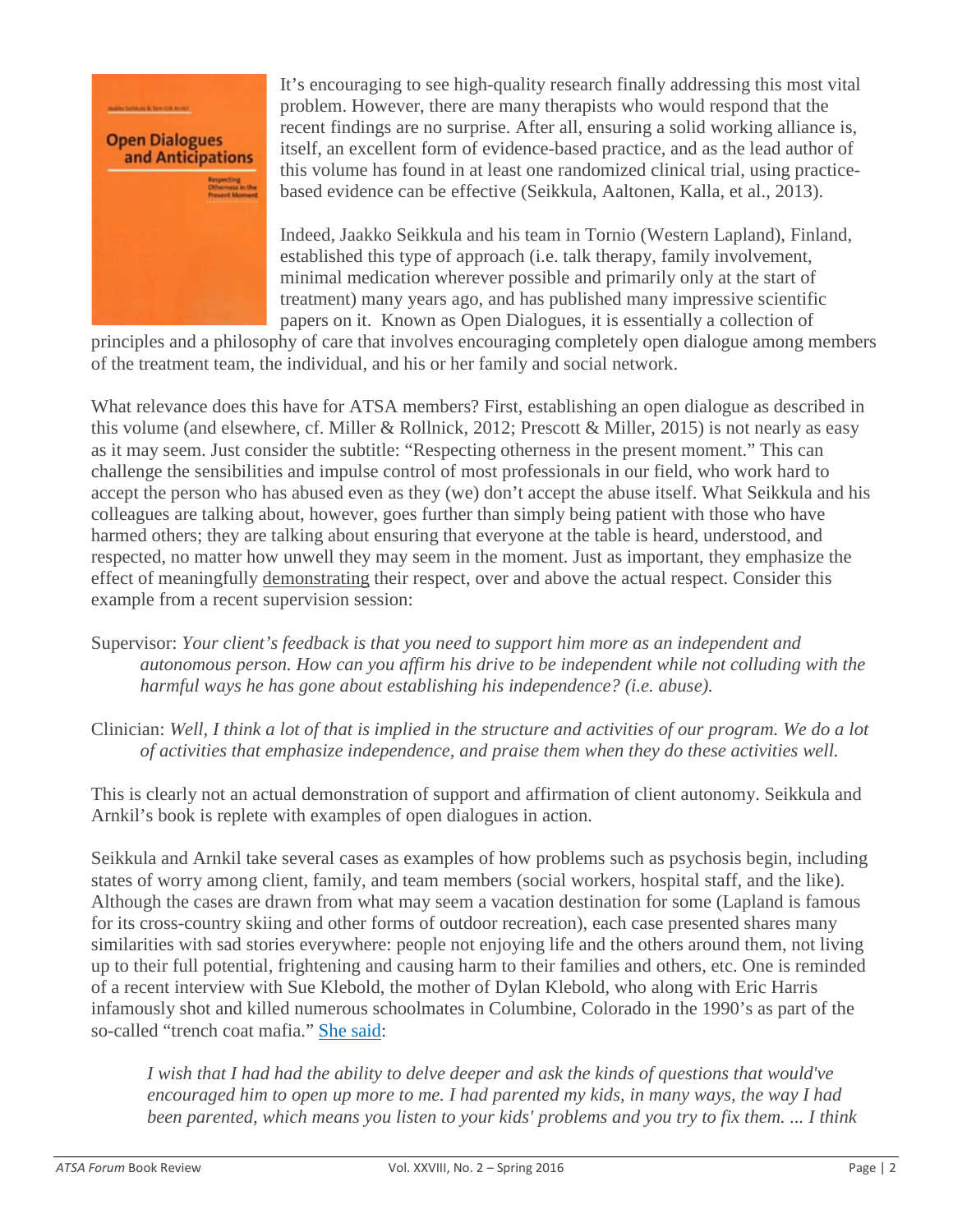*what I needed to do with Dylan more was to just shut up and listen, to try to get him to say to me what he was feeling and thinking about something, rather than automatically jumping to a way to make him not feel that way or to fix the way he felt.*

And so it can be with the professionals providing treatment to people who have sexually abused. Respecting otherness in the present moment is likely the most important preparatory step to helping someone change.

What does this book have to offer ATSA members? It doesn't just give the usual advice about slowing down and listening deeply, it offers suggestions on how to do it. Examples include understanding and listening to worry, exploring imaginary future successes and how they came to be (and most importantly the who, how, and why of how others came to help them). It offers useful tips and traps for practice, which may or may not be helpful in specific cases of people who have abused, but it is serious food for thought.

The book is worth reading if only for its style, spirit, and reminder that there are other successful forms of psychotherapy than the ones we read about from day to day (e.g., CBT). While a useful question is "Does this work with people who sexually abuse," an even more useful series of questions can be, "does this work with people who have extreme problems, and if so, how can I apply it in a truly therapeutic way with this person in accordance with the principles of effective criminal-justice treatment?

The down side to this volume (and virtually all of Seikkula's writings) is that his first language is Finnish and often includes language that is unfamiliar to people in our field, even as it can be current elsewhere in psychotherapy (e.g., the concept of intersubjectivity). In reading "what works" in other countries, though, one is reminded that nothing worth doing ever comes easily, and that some reintroduction to what is working in psychotherapy elsewhere is probably a good investment of time.

Seikkula's work has captured the full attention of people across disciplines in the psychotherapy research literature. While it may be easy to dismiss as coming from far away, respecting "otherness" is not all that it's about, it may also be a matter of public safety.

*Open Dialogues and Anticipations: Respecting Otherness in the Present Moment*

Table of Contents

- Chapter 1 Follow what the clients present and you are in for uncertainty
- Chapter 2 Worries and early diagnoses
- Chapter 3 Paths to dialogical practices Open Dialogues
- Chapter 4 Research arrangements turned into front-line practice
- Chapter 5 In dialogue with the Other
- Chapter 6 Life is dialogical music intersubjectivity
- Chapter 7 Making sense of responses in multi-actor dialogues
- Chapter 8 Dialogical practice culture
- Chapter 9 Generalising dialogical practices